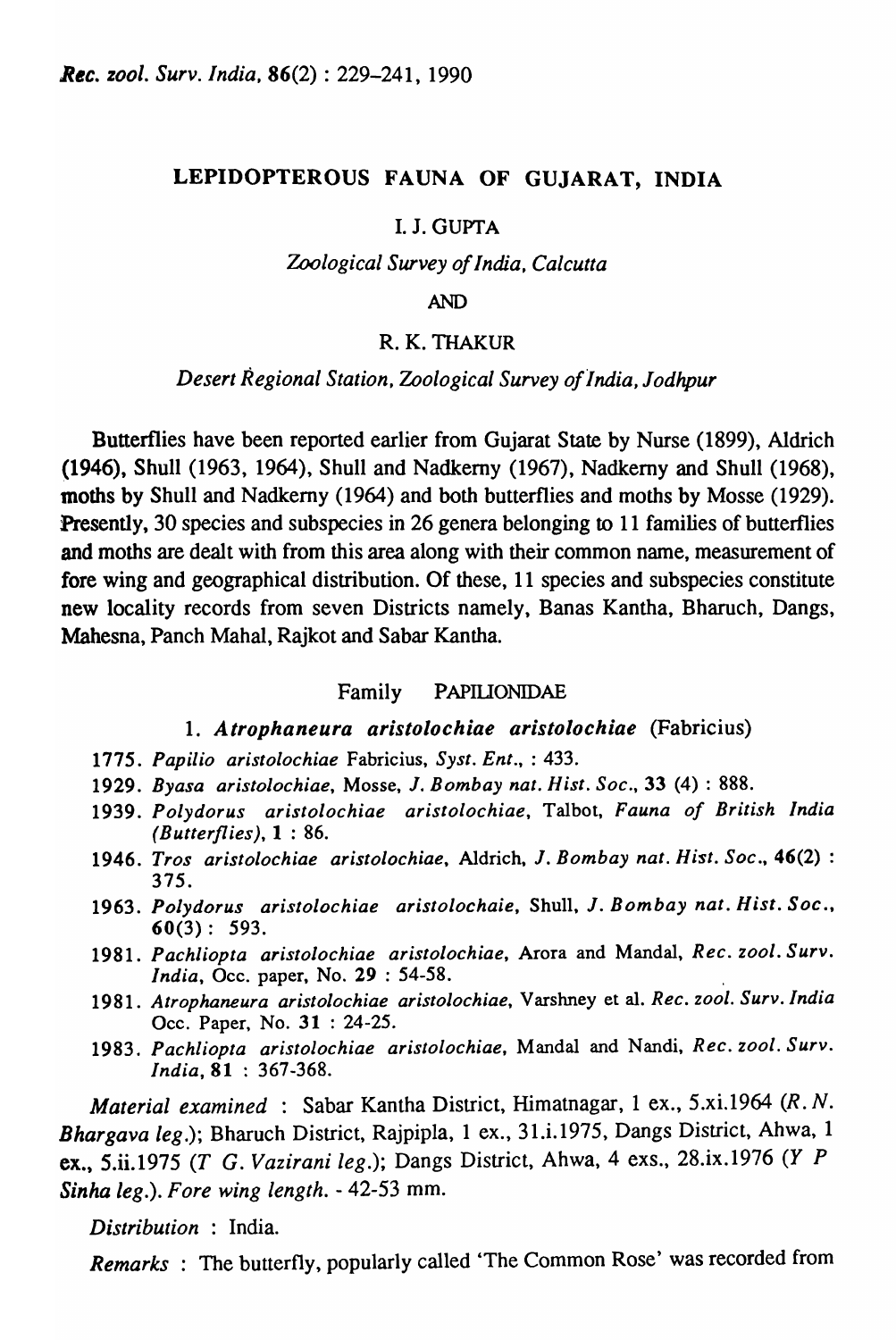Kathiawar (Mosse, 1929), as fairly common from Kheda District (Aldrich, 1946) and common throughout the year in South Gujarat (Shull, 1963). It is a new record for Sabar Kantha District.

# *2. Graphium agamemnon menides* (Fruhstorfer)

- *1904. Papilio agamemnon menides* Fruhstorfer, *Insektenk.* 21(no. 23) : 181.
- *1929. Zetides agamemnon.* Mosse, J. *Bombay nat. Hist. Soc.,* 33(4) : 888.
- *1939. Graphium agamemnon menides,* Talbot, *Fauna of British India (Butterflies),* 1 : 232.
- *1945. Zetides agammemnon men ides* (Sic). Aldrich. J. *Bombay nat. Hist. Soc.,*   $46(2): 375.$
- *1963. Graphium agamemnon agamemnon,* Shull, J. *Bombay nai. Hist. Soc.,* 60(3) : 594.

*Material examined* : Bharuch District, 1 ex., 16.ix.1976 *(Y P. Sinha leg.). Fore wing length.* - 46 mm.

*Distribution* : Peninsular India and Sri Lanka.

*Remarks* : The butterfly, popularly know 1 as 'The Tailed Jay' was reported from Kathiawar (Mosse, 1929), as rare from Kheda District (Aldrich, 1946) and as very common throughout the year in South Gujarat (Shull, 1963).

# Family PIERIDAE

# Subfamily PIERINAE

*3. Delias eucllaris* (Drury)

*1773. Papilio eucharis* Drury. *IIl.exot.Ent .• 2:* 16. pI. 10, figs. 5, 6, (d').

*1929. Delias eucharis,* Mosse. J. *BOlnbay nat./list. Soc .•* 33(4) : 889.

*Material examined* : Bharuch District, 9 exs., 10.ix.1976; Dangs District, Ahwa, 1 ex., 28.ix.1976 (Y *P. Sinha leg.). Fore wing length.* - 36-40 mm.

*Distribution* : India (Lower slopes of the Himalayas, Peninsular belts) and Sri Lanka.

*Remarks* : The butterfly, commonly known as 'The Common Jezebel' occurs in Kathiawar (Masse, 1929), as fairly common in Kheda District (Aldrich, 1946) and common throughout the year (abundant from November to February) in South Gujarat (Shull, 1963).

# 4. Cepora *nerissa* phryne (Fabricius)

*1775. Papilio phryne* Fabricius, Syst. Ent., : 473.

- *1929. Iluphina nerissa,* Mosse, J. *Bombay nat. Ilisl. Soc.,* 33(4) : 889.
- *1939. Cepora nerissa phryne,* Talbol. *Fauna of British India (Butterflies),* t 362.
- *1946. lluphina nerissa evagele,* Aldrich, J. *Bombay nat. Ilist. Soc .•* 46(2) : 375.
- 1967. *Huphina (Cepora) nerissa*, Shull and Nadkerny, J. Bombay nat. Hist. Soc., 64(2) : 264.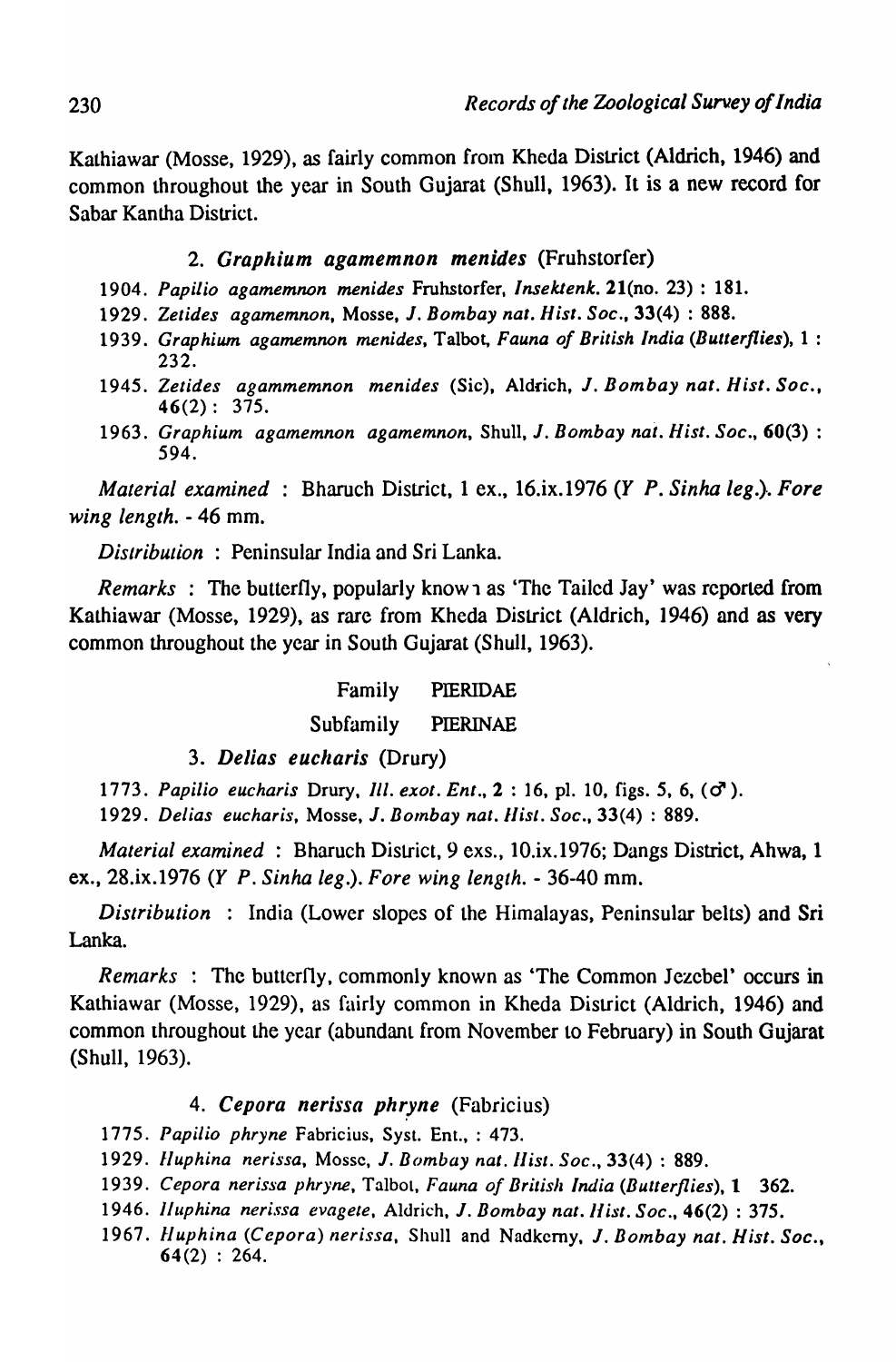*Material examined* : Bharuch District, Rajpipla, 1 ex., 31.i.1975; Dangs District, Ahwa, 1 ex., 5.ii.1975 *(T* G. *Vazirani leg.). Fore wing length.* - 24-26 mm.

*Distribution* : India, Nepal and Sri Lanka.

*Remarks* : The butterfly, popularly called 'The Common Gull', occurs in Kathiawar (Mosse, 1929). This subspecies is common in Kheda District during October, November and December (Aldrich, 1946) and throughout the year in South Gujarat (Shull, 1963). Shull and nadkerny (1967) reported it from Surat and Dangs Districts.

# *5. lxias marianne* (Cramer)

*1779. Papilio marianne* Cramer, *Pap. Exot.,* 3 : 41, pI. 217, figs. C-E.

*1929. Ixias marianne,* Mosse, J. *Bombay nat. Hist. Soc.,* 33(4) : 889.

*Material examined* : Bharuch District,'1 ex., 10.ix.1976 (Y *P Sinha leg.). Fore*  wing *length.* - 26 mm.

*Distribution* : India and Sri Lanka.

*Remarks* : The butterfly, commonly known as 'The White Orange Tip' was reported from Kathiawar (Mosse, 1929), as common in Kheda District (Aldrich, 1946) and fairly common in south Gujarat (Shull, 1963).

# *6. Colotis danae dulcis* (Butler)

1876. Teracolus dulcis Butler, Proc. zool. Soc. Lond., : 157, pl. 7, fig. 13 ( $\sigma^2$ ,  $\varphi$ ).

*1929. Colotis danae,* Mosse, J. *Bombay nat. Hist. Soc.* 33(4) : 889.

*1939. Colotis danae dulcis.* Talbot, *Fauna of British* India(Butterflies), 1 : 472.

*1946. Colotis danae danae,* Aldrich, J. *Bombay nat. Hist. Soc.,* 46(2) : 375.

*1963. Colotis danae danae,* Shull, J. *Bombay nat. Hist. Soc.,* 60(3) : 595.

*Material examined* : Bharuch District, Rajpipla, 1 ex., 31.i.1975 *(T* G. *Vazirani leg.). Fore wing length.* - 23 mm.

*Distribution*: Pakistan (Sind to Baluchistan) and India (Kathiawar).

*Remarks* : The butterfly, commonly known as 'The Crimson Tip', was recorded from Kathiawar by Mosse (1929) and its common occurrence in Kheda District by Aldrich (1946). According to Talbot (1939) the nominate subspecies occurs in Peninsular India and Sril Lanka whereas C. *danae dulcis* (Butler) is distributed from Kathiawar and Sind to Baluchistan. Shull (1963) referred to this subspecies being uncommon in the Dangs District but common elsewhere in South Gujarat from October to April.

# *7. Catopsilia crocale crocale* (Cramer)

*1775. Papilio crocale* Cramer, *Pap. Exot.,* 1 : 87, pI. 55, figs. C, 0, 9

*1929. Catopsilia crocale,* Mossc, J. *Bombay nat. Ilist. Soc.,* 33(4) : 889.

*1939. Catopsilia crocale crocaie,* Talbot, J. *Bombay nat.llist. Soc.,* 60(3) : 596.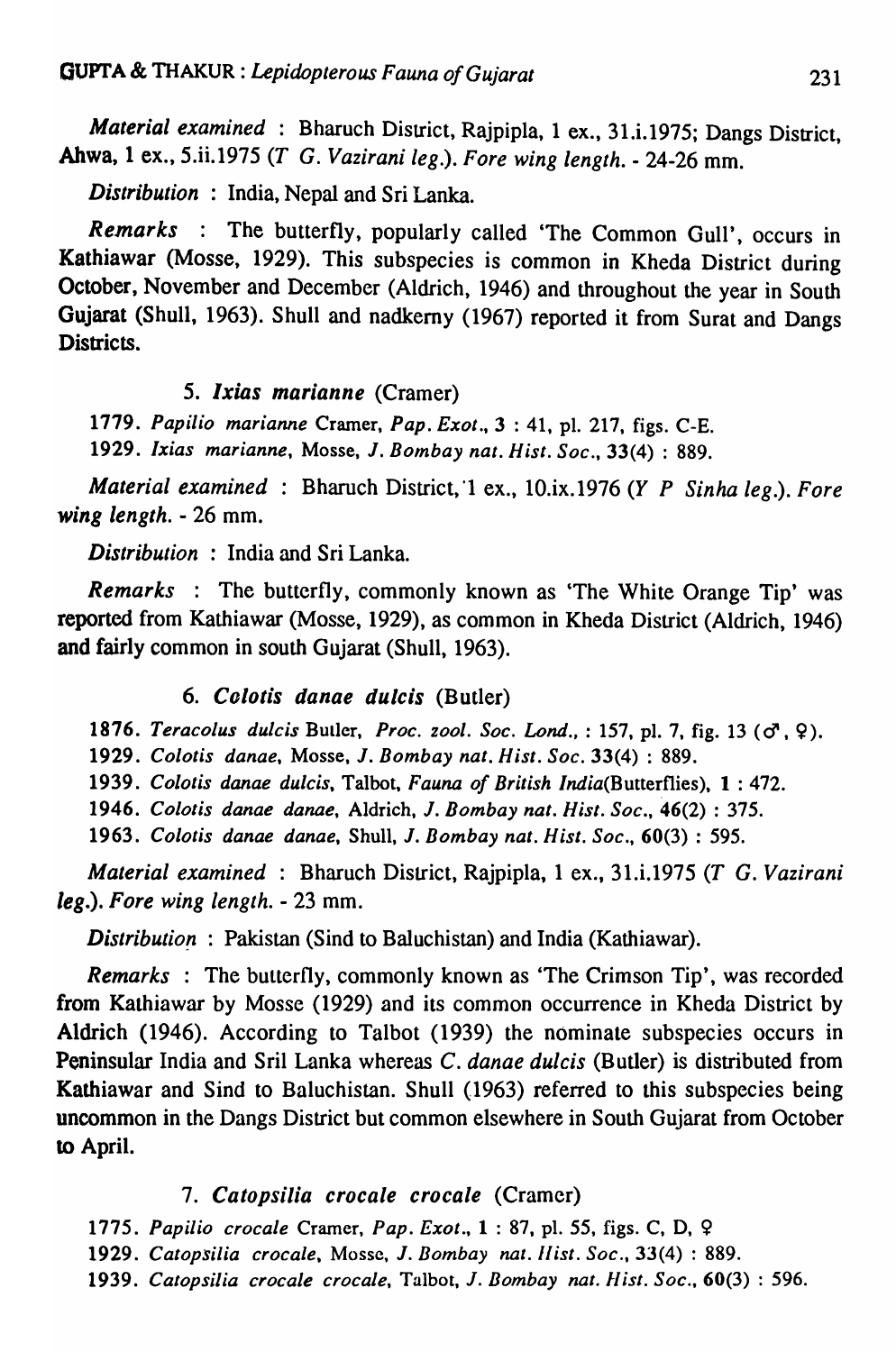*Material examined* : Dangs District, Ahwa, 2 exs., 28.ix. 1976 *(Y P. Sinha leg.). Fore wing length.* - 28-30 mm.

*Distribution* : South China, India, Burma, Sri Lanka, the Philippines, Borneo, Sumatra and Java.

*Remarks* : The butterfly, popularly known as 'The Common Emigrant', was recorded from Kathiawar (Mosse, 1929), Surat and Dangs Districts (Shull and Nadkemy, 1967). The nominate subspecies is common in Kheda District (Aldrich, 1946) and abundant throughout the year having two distinct female forms, one white and the other yellow (Shull, 1963).

### *8. Catopsilia /lorella gnoma* (Fabricius)

*1775. Papilio gnoma* Fabricius, *Syst. Ent. App., 828.* 

*1929. Catopsilia fiorella,* Mosse, J. *Bombay nat. Hisl. Soc., 33(2).* 

*1939. Catopsilia florella gnoma,* Talbot, *Fauna of British India (Butterflies),* 1 : 500- 501.

*1946. Catopsilia florella gnoma,* Aldrich, J. *Bombay nat. Hist. Soc.,* 46(2) : 375.

*1963. Catopsilia florella gnoma,* Shull, J. *Bombay nat. Hist. Soc.,* 60(3) : 596.

*Material examined* : Banas Kantha District, 3 kms. west of Disa, Palanpur, 1 ex., lS.x.1964 (V. C. *Agarwal leg.). Fore wing length.* - 31 mm.

*Distribution* : India, Burma and Sri Lanka.

*Remarks* : The butterfly, popularly known as 'The African Emigrant' occurs in Kathiawar (Masse, 1929), as common in Kheda District (Aldrich, 1946) and South Gujarat (Shull, 1963). Now, it is a new record for Banas Kantha District.

### *9. Eurema hecabe simulata* (Moore)

*1758. Terias simulala* Moore, *Lep. Ceylon,* 1 :119.

*1899. Terias hecabe,* Nurse, J. *Bombay nat. Hist. Soc.,* 12 : 511.

*1929. Terias hecabe, Mosse,* J. *Bombay nat. Hisl. Soc.,* 33(4) : 889.

*1939. Eurema hecabe simuiala,* Talbot, *Fauna of British India (Butterflies),* 1 : 530.

*1946. Terias hecabe simulata,* Aldrich, J. *Bombay nat.llist. Soc .•* 46(2) : 375.

Material examined : Banas Kantha District, Palanpur, Mansarovar tank, 4 exs., 10.x.1964, Disa, Paianpur, 1 ex., 14.ix. 1964, Kachchh District, Bhuj, Jakhawara tank, lex., 15.x.1964; Mahesna District, Anwar Talab, Patan, 3 exs., 30.x.1964; Sabar Kantha District, Himatnagar, 6 exs., 6.xi.1964 (V C. *Agarwal leg.*). Dangs District, Ahwa, 1 ex., 5.vii. 1975 (T G. *Vazirani leg.*). Bharuch District, 1 ex., 16.ix.1976 (Y. *P. Sinha leg.). Fore wing length.* 21-24 mm.

*Distribution* : India, Burma and Sri Lanka.

*Remarks* : The butterfly, popularly known as 'The Common Grass Yellow', was reported from Kachchh (Nurse, 1899), Kathiawar (Mosse, 1929) and as very common from Kheda District (Aldrich, 1946). Shull (1963) referred that it is abundant throughout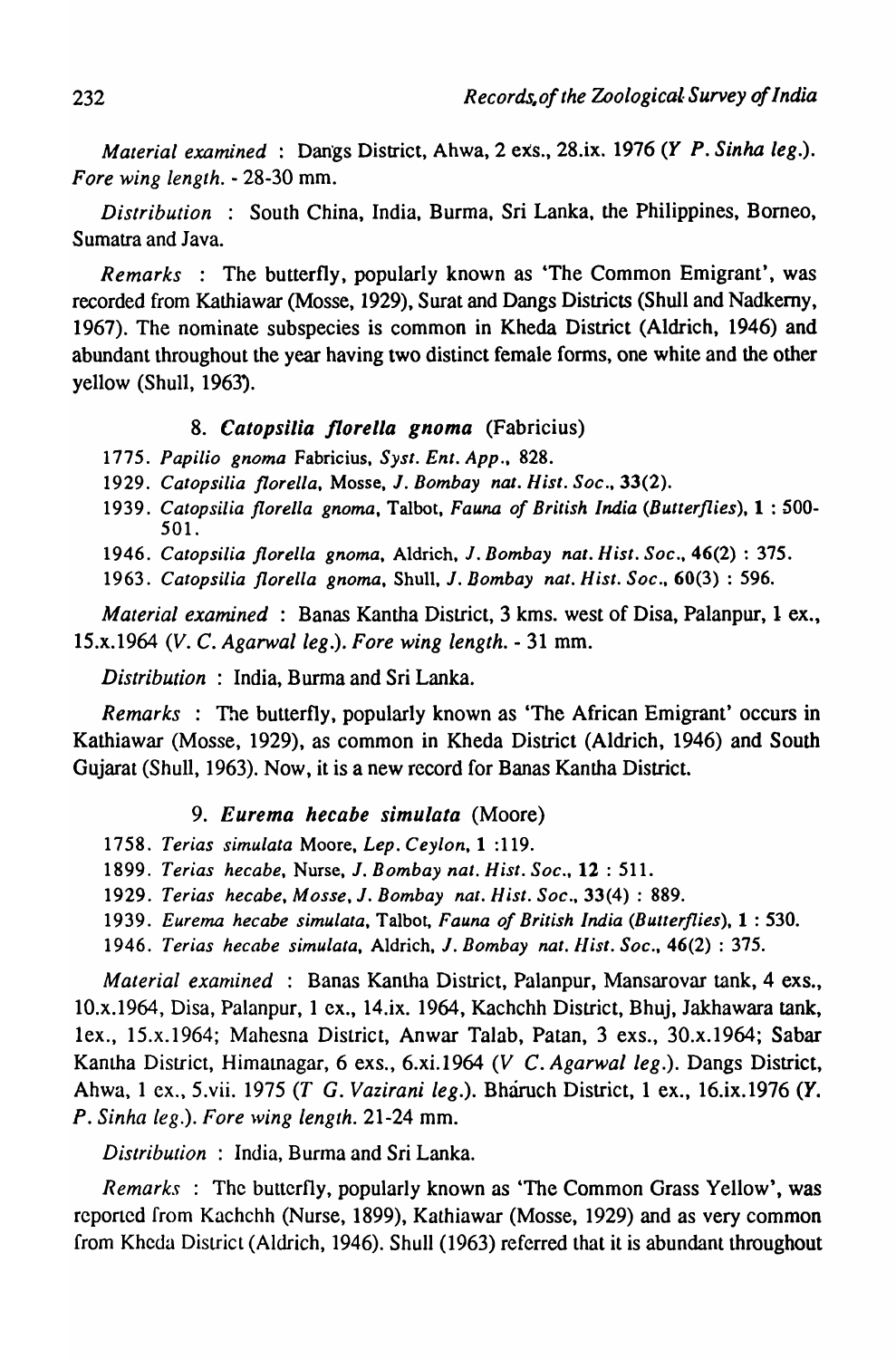the year sometimes crepuscular and occasionally captured at mercury vapour lamp in Ahwa. Shull and Nadkerny (1967) also collected it by mercury vapour lamp from Surat and Dangs Districts. This subspecies is a new record for Districts of Banas Kantha, Sabar Kantha and Mahesna.

# Family DANAIDAE

# 10. Danaus chrysippus chrysippus (Linnaeus)

*1.'58. Papilio chrysippus* Linnaeus, *Syst. Nat.,* (ed. 10), 1 : 471.

*1899. Danais chrysippus,* Nurse, J. *Bombay nat. Hist. Soc.,* 12 : 511.

*1929. Danais chrysippus,* Masse, J. *Bombay nat. Hist. Soc.,* 33(4) : 890.

*1946. Danais chrysippus,* Aldrich, J. *Bombay nat. Hist. Soc.,* 46(2) : 376.

*1947. Danaus chrysippus chrysippus,* Talbot, *Fauna of British India (Butterflies),* 2 : 19-23.

*1963. Danaus chrysippus,* Shull, J. *Bombay nat. Hist. Soc.,* 60(3) : 586.

*Material examined* : Dangs District, Ahwa, 2 exs., 7.ii.1975 (T G. Vazirani leg.); Bharuch District, Rajpipla, 7 exs., 10.ix.1976 (Y *P. Sinha leg.). Fore wing length. -* 33-35 mm.

*Distribution* : Extreme south-east Europe' eastwards to India, Burma, Sri Lanka, Malaya, Sumatra, Borneo, the Philippines, Japan, China to Asia Minor.

*Remarks* : The butterfly is popularly known as 'The Plain Tiger' This nominate subspecies occurs in Kachchh (Nurse, 1899), Kathiawar (Mosse, 1929), as very common in Kheda District (Aldrich, 1946) and South Gujarat (Shull, 1963).

# 11. Danaus genutia (Cramer)

- *1779. Papilio genutia* Cramer, *Pap. Exot.,* 3 : 23, pI. 203.
- *1899. Danais genutia,* Nurse, J. *Bombay nat. Hist. Soc.,* 12 : 511.
- *1929. Danais plexippus,* Mosse, J. *Bombay nat. Hist. Soc.,* 33(4) : 890.
- *1946. Danais plexippus,* Aldrich, J. *Bombay nat. Hist. Soc.,* 46(2) : 376.
- *1947 Danaus plexippus,* Talbot, *Fauna of British India (Butterflies),* 2 : 25.
- *1960. Danaus genutia,* Editors, J. *Bombay nat. Hist. Soc.,* 57(1) : 230-231.
- *1963. Danaus genutia,* Shull, J. *Bombay nat. Hisl. Soc.,* 60(3) : 586.
- 1981. Danaus genutia, Varshney et al., Rec. zool. Surv. India Occ. Paper, No. 31 : 13.

*Material examined* : Bharuch District, Rajpipla, 1 ex., 30.i.1975; Dangs District, Ahwa, 1 ex., 5.ii.1975 *(T G. Vazirani leg.)*, Dangs District, Ahwa, 6 exs., 28.ix.1976 (Y *P Sinha leg.). Fore wing length.* - 38-43 mm.

*Distribution* : Afghanistan, Pakistan (Baluchistan), India, Bwma, Yunnan to South China and the Riu-Kiu Islands, Tongkong, Annam, Thailand, Wetar, Timor and Australia.

*Remarks* : The butterfly, commonly known as 'The Common Tiger' was recorded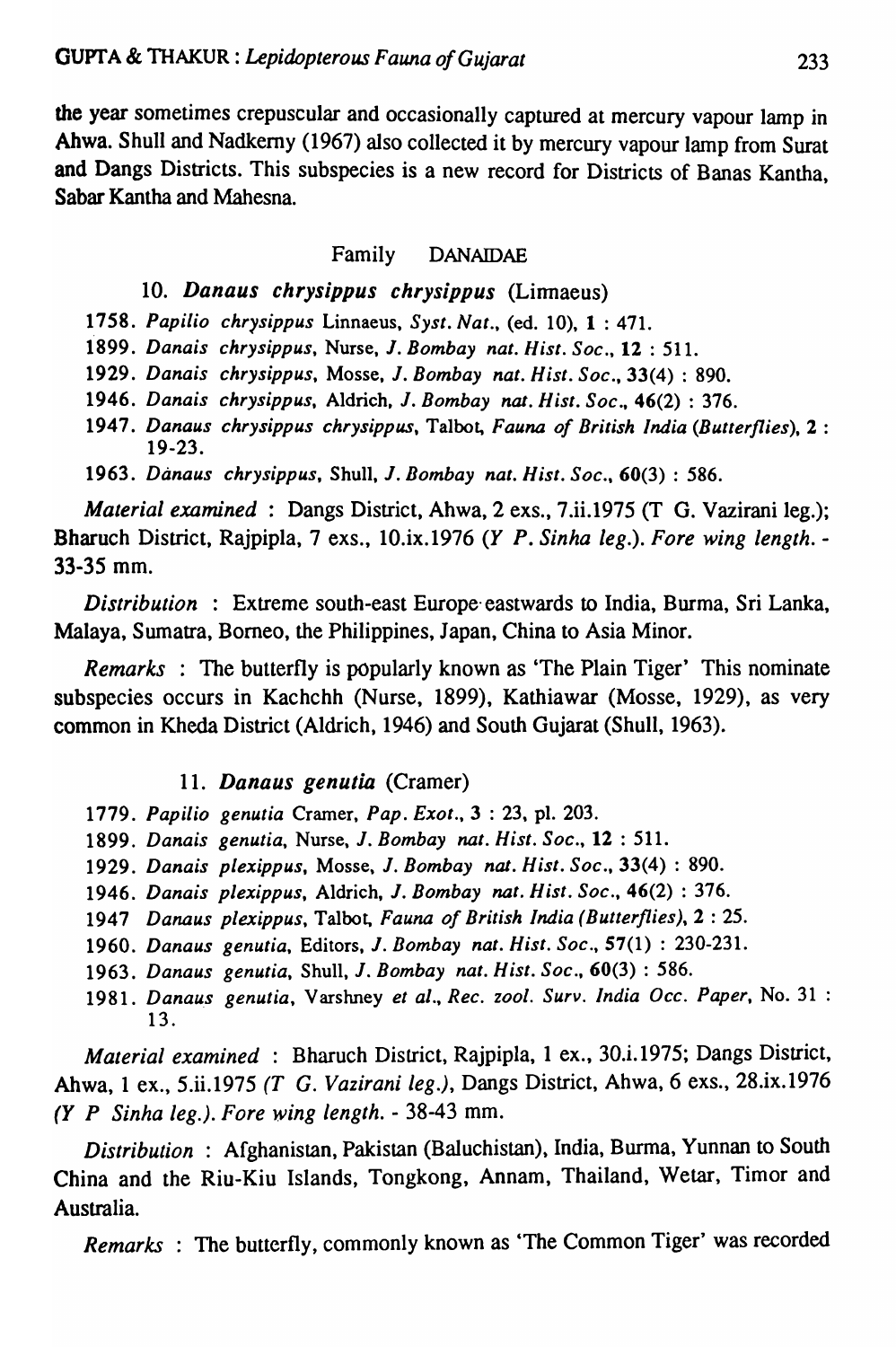from Kachchh (Nurse, 1899) , Kathiawar (Mosse, 1929), as rare in Kheda District (Aldrich, 1946) and common throughout the year in South Gujarat (Shull, 1963).

# *12. Danaus limniace leopardus* Butler

*1866. Danais leopardus* Butler, *Proc.* %001. *Soc., Lond.,* : 52.

*1899. Danais liminiace* (Sic), Nurse, J. *Bombay nat. Hist. Soc.,* 12 : 511.

*1929. Danais limniace,* Mosse, J. *Bombay nat. Hist. Soc.,* 33(4) : 890.

*1946. Danais limniace mutina,* Aldrich, J. *Bombay nat. Hist. Soc.,* 46(2) : 376.

*1947. Danaus limniace leopardus,* Talbot, *Fauna of British India* (Butterflies), 2 : 31.

*1963. Danaus limniace mutina,* Shull, J. *Bombay nat. Hist. Soc.,* 60(3) : 585.

*Material examined:* Bharuch District, 4 exs., 31.i.1975 *(T* G. *Vazirani leg.). Fore wing length.* - 46-48 mm.

*Distribution* : South China, Pakistan (Chitral), India, Burma, Sri Lanka, and Thailand.

*Remarks* : The butterfly, popularly called 'The Blue Tiger', occurs in Kachchh (Nurse, 1899), Kathiawar (Mosse, 1929), Kheda District (Aldrich, 1946) and is common throughout the year in South Gujarat (Shull, 1963).

# *13. Euploea core core* (Cramer)

*1780. Papilio core* Cramer, *Pap. exot.,* 3 : pI. 266, figs. E,F, d

*1899. Euploea core,* Nurse, J. *Bombay nat. Hisl. Soc.,* 12 : 511.

*1929. Euploea core,* Mosse, J. *Bombay nat. Hisl. Soc.,* 33(4) : 890.

*1946. Euploea core core,* Aldrich, J. *Bombay nat. Hist. Soc.,* 46(2) : 376.

*Material examined* : Dangs District, Ahwa, II exs., 28.ix.1976 (Y *P. Sinha leg.). Fore wing length.* - 43-46 mm.

*Distribution* : India.

*Remarks* : The butterfly, popularly known as 'The Common Indian Crow', was recorded from Kachchh (Nurse, 1899), Kathiawar (Mosse, 1929), Kheda District (Aldrich, 1946) and as very common throughout the year in South Gujarat (Shull, 1963).

# Family ACRAEIDAE

# *14. Acraea violae* (Fabricius)

*1775. Papilio violae* Fabricius, *Sysl. Enl.,* : 460.

*1929. Telchinia violae,* Mosse, J. *Bombay nat.IJisl. Soc.,* 33(4) : 890.

*1946. Telchinia violae,* Aldrich, J. *Bombay nat.llist. Soc.,* 46(2) : 376.

*1947. Acraea violae,* Talbot, *Fauna of Brilish India (Butterflies),* 2 : 466-469.

*1963. Telchinia violae,* Shull, J. *BOlnbay nal.IJist. Soc.,* 60(3) : 589.

*Material examined* : Sabar Kantha District, Himatnagar, 1 ex., 6.xi.1964 *(R. N.*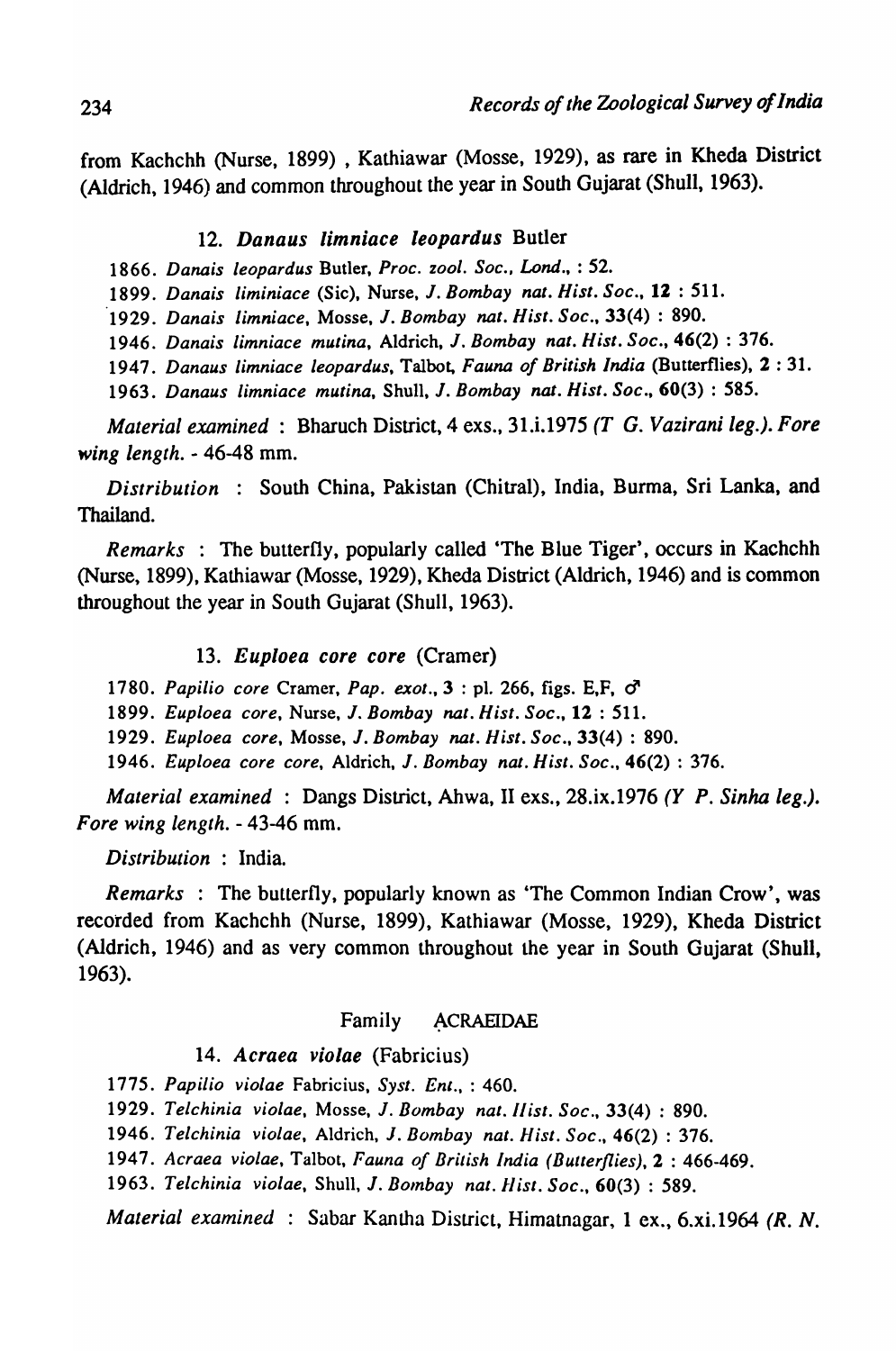*Bhargava leg.);* Panch Mahal District, Godhra, 1 ex., 25.i.1975 *(T* G. *Vazirani leg.). Fore wing length* - 18-20 mm.

*Distribution* : Peninsular India and Indo-gangetic plains upto the lower hills of Himalaya, and Sri Lanka.

*Remarks* : The butterfly, popularly known as 'The Tawny Coster', was recorded from Kathiawar by Mosse (1929), and from Kheda District by Aldrich (1946). Both of them them included this species in the family Nymphalidae. Aldrich *(loc. cit.)* remarked that this species listed to the south-west and south of Kheda, but not to the west or north. The Kheda record may, therefore, represent its north-western costal limit. Shull (1963) referred to this species being common throughout the year in the Surat and Dangs Districts and fairly common at Bharuch. This species is a new record for the Districts of Sabar Kantha and Panch Mahal.

# Family NYMPHALIDAE

15. Euthalia nais (Forster)

*1771. Papilio nais* Forster. *Nov. Spec. Ins. Cent.,* 1 : 73.

*1929. Euthalia nais,* Mosse. J. *Bombay nat. Hist. Soc .•* 33(4) : 590.

*Material examined* : Dangs District, Ahwa, 1 ex., 8.ii.1975 *(T* G. *Vazirani leg.). Fore wing (englh.* - 32 mm.

*Distribution* : India and Sri Lanka.

*Remarks* : The butterfly, commonly called 'The Baronet', was recorded as rare from Bhavnagar by Mosse (1929) and as common throughout the year in South Gujarat (Shull, 1963).

# 16. Hypolimnas bolina (Linnaeus)

*1758. Papilio bolina* Linnaeus. *Syst. Nat.,* (ed. 10). 1 : 479.

*1899. flypolimnas bolina,* Nurse. J. *Bombay nat. Hist. Soc.,* 12 : 512.

*Material examined* : Dangs District, Ahwa, 5 exs., 28.ix.1975 *(Y P. Sinha leg.). Fore wing length.* - 36-45 mm.

*Distribution* : Almost throughout the Oriental and Australian Regions.

*Remarks* : The butterfly, commonly called 'The Great Eggfly', occurs in Kachchh (Nurse, 1899), Kathiawar (Mosse, 1929), Khcda District (Aldrich, 1946) and as common throughout the year in South Gujarat (Shull, 1963).

# 17. Neptis hylas astola Moore

*1872. Neptis astola* Moore. *Proc. zool. Soc. Lond.,* : 560.

*1932. Neptis hylas astola,* Evans, *The Identification of Indian Butterflies: 166.* 

*1946. Neplis hylas varmona,* Aldrich, J. *Bombay nat. IIist. Soc.,* 46"(2) : 376.

*1963. Neptis hylas,* Shull, J. *Bombay nat. Hisl. Soc .•* 60(3) : 587.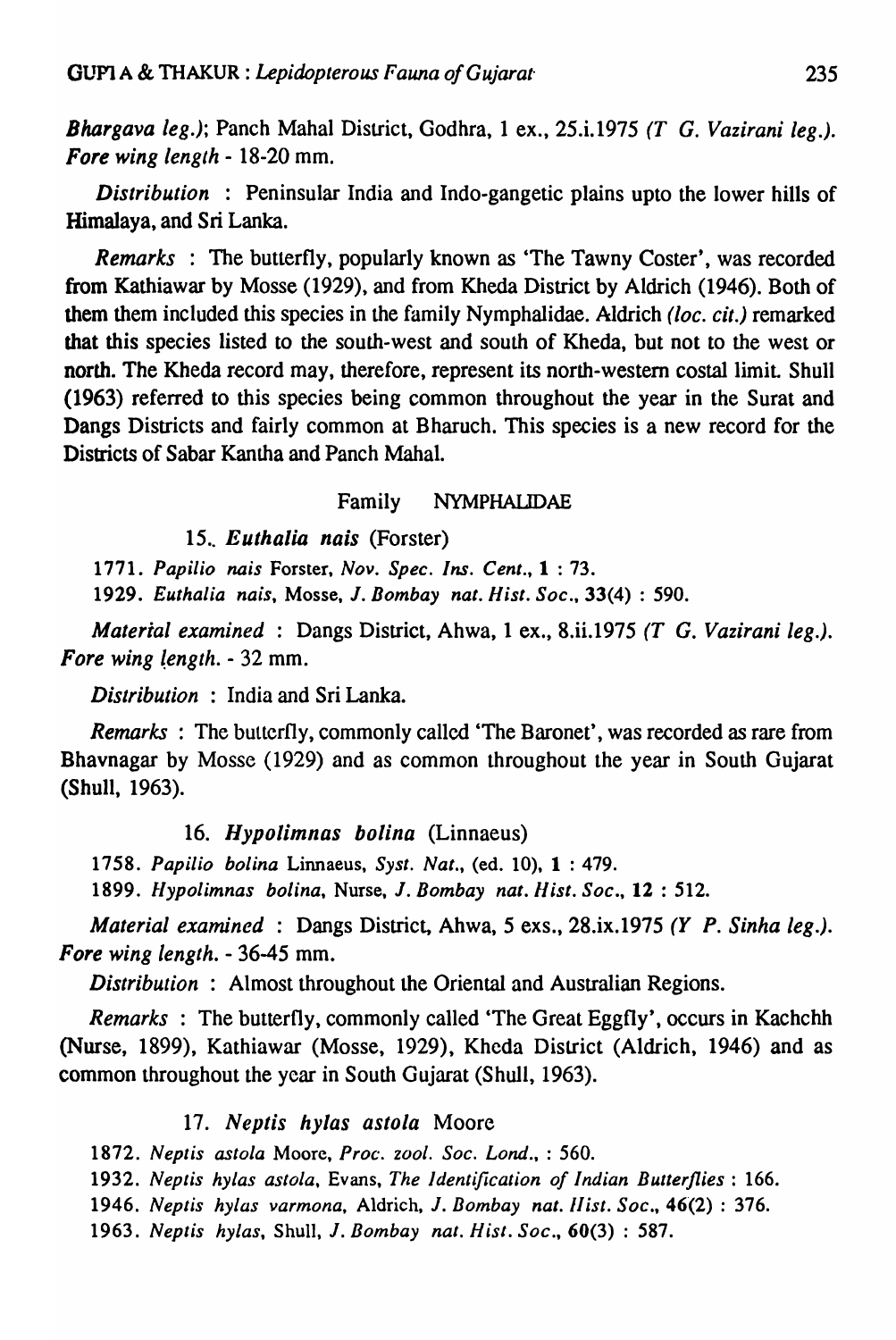*Material examined* : Dangs District, Ahwa, 1 ex., 8.ii.1975, 2 exs., 11.ii.1975 (T G. *Vazirani leg.). Fore wing length.* - 26-29 mm.

*Distribution* : India, Burma and Sri Lanka.

*Remarks* : The butterfly, popularly known as 'The Common Sailer' was reported as rare in Kheda District by Aldrich (1946) who also remarked that it has not been recorded to the south-west of Bhavnagar, nor to the west or north of Kheda District.

18. *Precis orithya swinhoei* (Butler)

*1885. Junonia orilhyia (sic) swinhoei* Butler, Ann. Mag. nat. *Hisl. London,* (5) 16 : 309.

*1899. Junonia orilhyia,* Nurse, J. *Bombay nal. Hisl. Soc.,* 12 : 511.

*1929. Precis orilhya,* Mosse, J. *Bombay nat. Hist. Soc.,* 33(4) : 890.

*1946. Precis orilhya swinhoei,* Aldrich, J. *Bombay nat. Ilist. Soc.,* 46(2) : 376.

*1963. Precis orilhyia* (sic), Shull, J. *Bombay nat. Hist. Soc.,* 60(3) : 588.

*Material examined* : Banas Kantha, Palanpur 7 exs., 12.x.1964 *(V.* C. *Agarwal leg.). Fore wing length.* - 21-23 mm.

*Distribution* : Pakistan (Baluchistan), India and Sri Lanka.

*Remarks* : The butterfly, commonly called 'The Blue Pansy' occurs in Kachchh (Nurse, 1899), and was recorded as very common in Kathiawar (Mosse, 1929), Kheda District (Aldrich, 1946) and as very common throughout the year in South Gujarat (Shull, 1963). It is a new record for Banas Kantha District.

# *19. Precis almana almana,* (Linnaeus)

*1758. Papilio almana* Linnaeus, SySI. *Nat.* (ed.10) 1 : 472.

*1929. Precis amana,* Mosse, J. *Bombay nal. flis!. Soc.,* 33(4) : 890.

*1946. Precis almana almana,* Aldrich, J. *Bombay nat. flist.* 46(2) : 376.

*Material examined* : Banas Kantha District, 1 ex., 10.x.1964 *(V.* C. *Agarwal leg.),*  Dangs District, Ahwa, 1 ex., 8.ii.1975 *(T G. Vazirani leg.)*, Dangs District, 11 exs., 7.x.1976 (Y *P. Sinha. leg.). Fore wing length.* - 30-32 mm.

*Distribution* : Japan, China, India, Burma, Sri Lanka and Malayan subregion.

*Remarks* : The butterfly, popularly known as 'The Peacock Pansy' was recorded from Kathiawar by Mosse (1929), Kheda District by Aldrich (1946). This nominate subspecies is common throughout the year in South Gujarat (Shull, 1963). It is a new record for Banas Kantha District.

*20. Cynthia cardui* (Linnaeus)

*1758. Papilio cardui* Linnaeus, *Syst. Nat.,* (cd. 10),1 : 475.

*1899. Pyrameis cardui,* Nurse, J. *BOlnbay nat.llisl. Soc.,* 12 : 512.

*1929. Vanessa cardui,* Mosse, *1. Bombay nat. llist. Soc.,* 33(4): 890.

*1946. Vanessa cardui,* Aldrich, *1. Bombay nat.llisl.* Soc., 46(2) : 376.

1963. *Vanessa cardui, Shull, J. Bombay nat. Hist. Soc.,* 60(3): 588.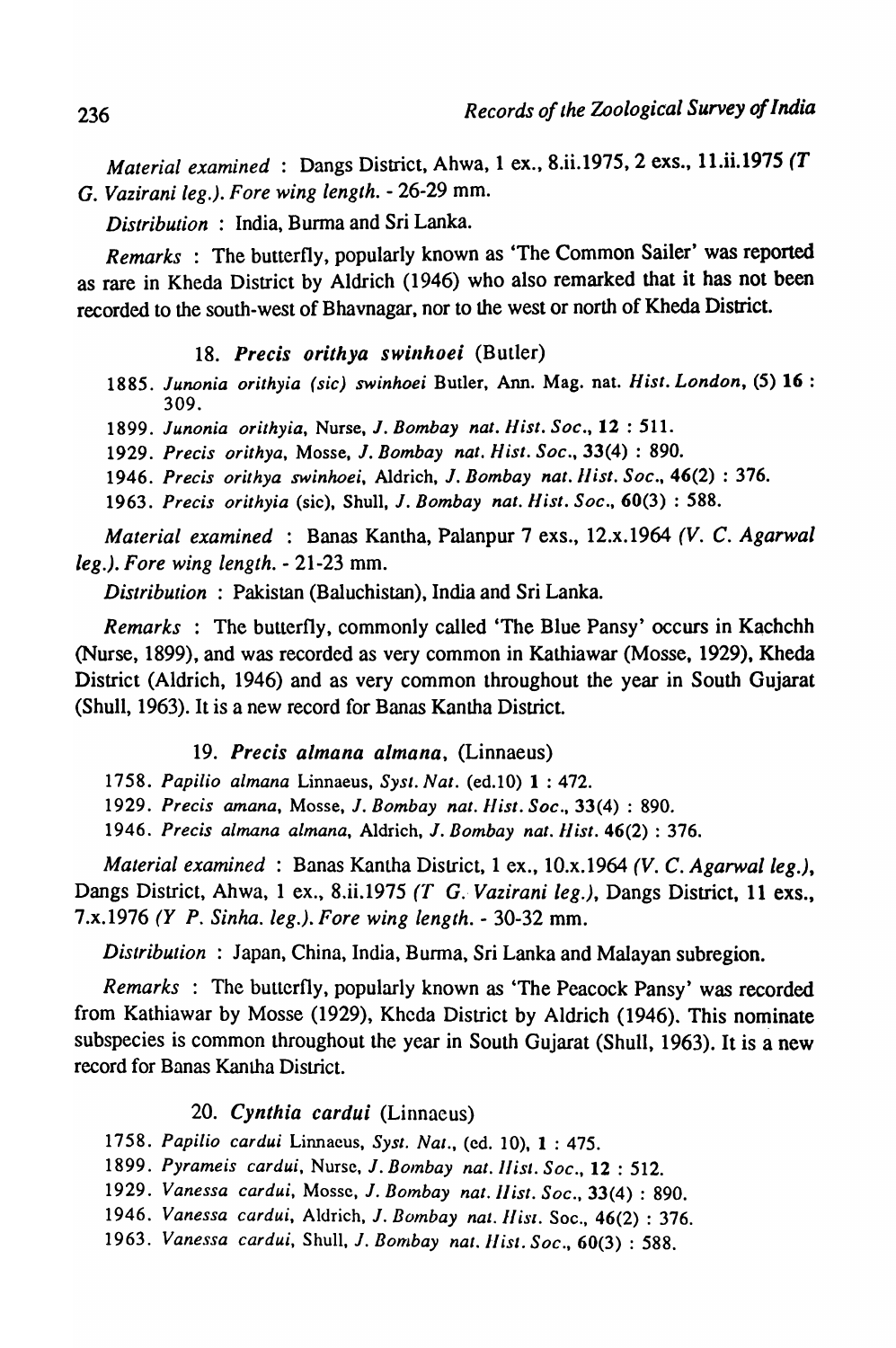*1967. Vanessa cardui,* Shull and Nadkemy, 1. *Bombay. nat. Hist. Soc.,* 64(2) : 264. *1971. Cynthia cardui,* Field, *Smithsonian Contributions to Zoology,* 84 : 37. *1977. Cynthia cardui,* Varshney, *Newsl. zool. Surv. India,* 3(1) : 13-14.

*Material examined* : Dangs District, Ahwa, 1 ex., 28.ix.1976 (Y *P. Sinha leg.). Fore wing length.* - 30 mm.

*Distribution* : Almost Worldwide.

*Remarks* : The butterfly, commonly known as 'The Painted Lady' occurs in Kachchh (Nurse, 1899), Kathiawar (Mosse, 1929) Kheda District (Aldrich, 1946), Surat and Dangs Districts (Shull and Nadkerny, 1967). It is found as very common throughout the year in South Gujarat (Shull, 1963).

# Family LYCAENIDAE

# Subfamily LYCAENINAE

# *21. Jamides celeno aelianus* (Fabricius)

*1793. Hesperia aelianus* Fabricius, *Ent. Syst.,* 3(1) : 280,·no. 79.

*1869. Lampides aelianus,* Butler, *Cat. Fabr. Lep.,* : 166, no. 16.

*1907. Lampides celeno,* Bingham, *Fauna of British India* (Butterflies), 2 : 404.

*1962. lamides celeno aelianus,* Cantlie, *The Lycaenidae portion (except the Arhopala Group)* of Brigadier Evans' *The Identification of Indian Butterflies,* 1932 : 71.

*1963. lamides celeno celeno,* Shull, *1. Bombay nat. Hist. Soc.,* 60(3) : 591.

*Material examined* : Panch Mahal, Godhra, 7 exs., 15.i.1975 *(T* G. *Vazirani leg.). Fore wing length.* - 14-18 mm.

*Distribution* : Pakistan, India and Burma.

*Remarks* : The butterfly, popularly called 'The Common Cerulean' is common throughout the year in South Gujarat (Shull, 1963). It is a new record for Panch Mahal District.

### Subfamily THECLINAE

### 22. Curetis dentata dentata Moore

*1874. Curetis dentata* Moore, *Proc. zool. Soc.* Lond., : 137, 139.

*1962. Curetis dentata dentata,* Cantlie, *The Lycaenidae portion (except the Arhopala Group) of Brigadier Evans' The Identification of Indian butterflies,* 1932 : 104.

*1963. Curetis acuta dentata,* Shull, 1. *Bombay nat. Hist. Soc.,* 60(3) : 592.

*Material examined* : Dangs District, Ahwa, 3 exs., 8.ii.1975 (T G. *Vazirani leg.). Fore wing length.* - 18-20 mm.

*Distribution* : India (Himalayas from Kulu to Assam; Madhya Pradesh, Pachmarhi; South India), and Burma.

*Remarks* : The butterfly, commonly known as 'The Toothed Sunbeam' was reported as fairly common throughout the year in South Gujarat (Shull, 1963).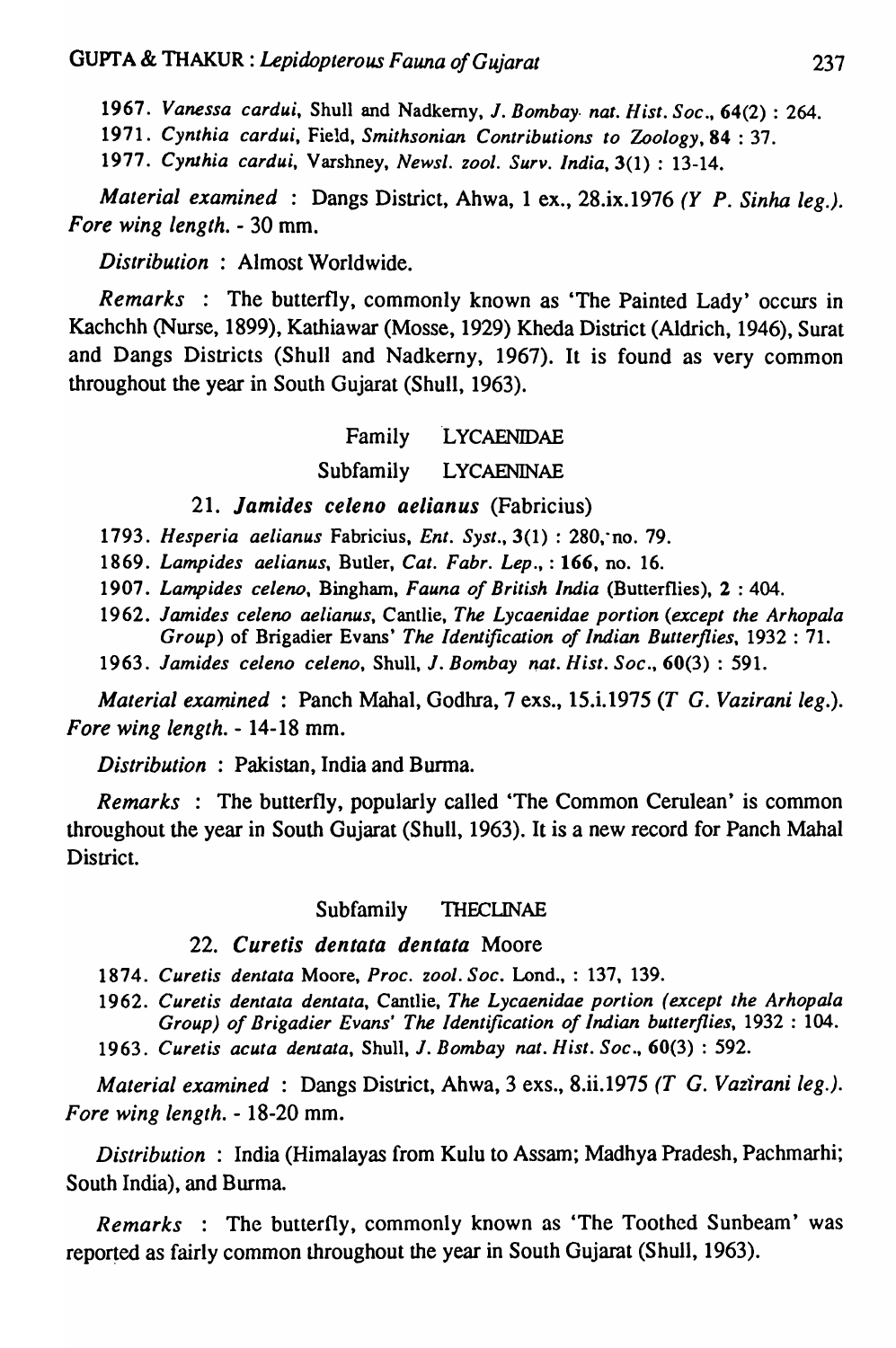#### Family HESPERIIDAE

*23. Telicota augias augias* (Linnaeus)

*1763. Papilio augias* Linnaeus, *Amoen. acad.,6* : 410.

*1881. Telicota augias.* Moore, *Lep. Ceylon.* 1(4) : 169.

- *1949. Telicota augias augias,* Evans, *A Catalogue of the Hesperiidae from Europe, Asia and Australia in the British Museum: 394-395.*
- *1963. Telicota ancilla,* Shull. J. *Bombay nat. Hist. Soc.,* 60(3) : 598.

*1964. Telicota ancilla.* Shull and Nadkemy. J. *Bombay nat. Hist. Soc.,* 61(2) : 466.

*Material examined* : Dangs District, Ahwa, 4 exs., 5.ii.1975, 4 exs., 7.ii.1975 *(T*  G. *Vazirani leg.). Fore wing length.* - 16-18 mm.

*Distribution* : India, Burma, Sri Lanka, Saigon, Malaya, Java, Banka and Borneo.

*Remarks* : The butterfly is commonly known as 'The Pale palm Dart.' Shull (1963) referred to this nominate subspecies (especially the dark brown) as being common from November to May in South Gujarat. Shull and Nadkerny (1964) also reported its occurrence in South Gujarat.

#### *24. Pelopidas mathias mathias* (Fabricius)

- *1798. Hesperia mathias* Fabricius, *Suppl. Enl. Syst.* , : 443.
- *1899. Chapra mathias,* Nurse, J. *Bombay nat. Hist. Soc.,* 12 : 513.
- *1929. Baoris mathias,* Mosse, J. *Bombay nat. Hist. Soc.,* 33(4) : 891.
- 1946. Baoris mathias mathias, Aldrich, J. *Bombay nat. Hist. Soc.,* 46(2) : 377.
- 1949. Pelopidas mathias mathias, Evans, *A Catalogue of the Hesperiidae from the Europe, Asia* and *Australia* in *the British Museum: 411-442.*

*Material examined* : Kachchh District, Bhuj, Amisar tank, 5 exs., 19.x.1964, Rajrani tank, 1 ex., 25.x.1964 *(V.* C. *Agarwal leg.). Fore wing length.* - 16-18 mm.

*Distribution* : India, Sri Lanka, Burma, Siam (Thailand), malaya, Sumatra, Java, Batoe Is., Siberut, Mindoro, Celebes, Djampea, Lombok, Engano, Timor and Tenimber.

*Remarks* : The butterfly, popularly known as 'The Small Branded Swift' occurs in Kachchh (Nurse, 1899), Kathiawar (Mosse, 1929) and Kheda District (Aldrich, 1946). According to Shull (1963) the nominate subspecies is common throughout the year in South Gujarat.

### Family SATURNIIDAE

### Subfamily SATURN1INAE

#### *25. Antheraea paphia* (Linnaeus)

- *1758. Phalaena bombyx paphia* Linnaeus, *Syst. Nat.,* Ed. 10(1) : 496.
- *1964. Antheraea paphia,* Shull and Nadkemy, J. *Bombay nat. Hist. Soc.,* 61(2) : 284.
- *1979. Antheraea paphia,* Arora and Gupta, *Mem.* %001. *Surv. India,* 16(1) : 25.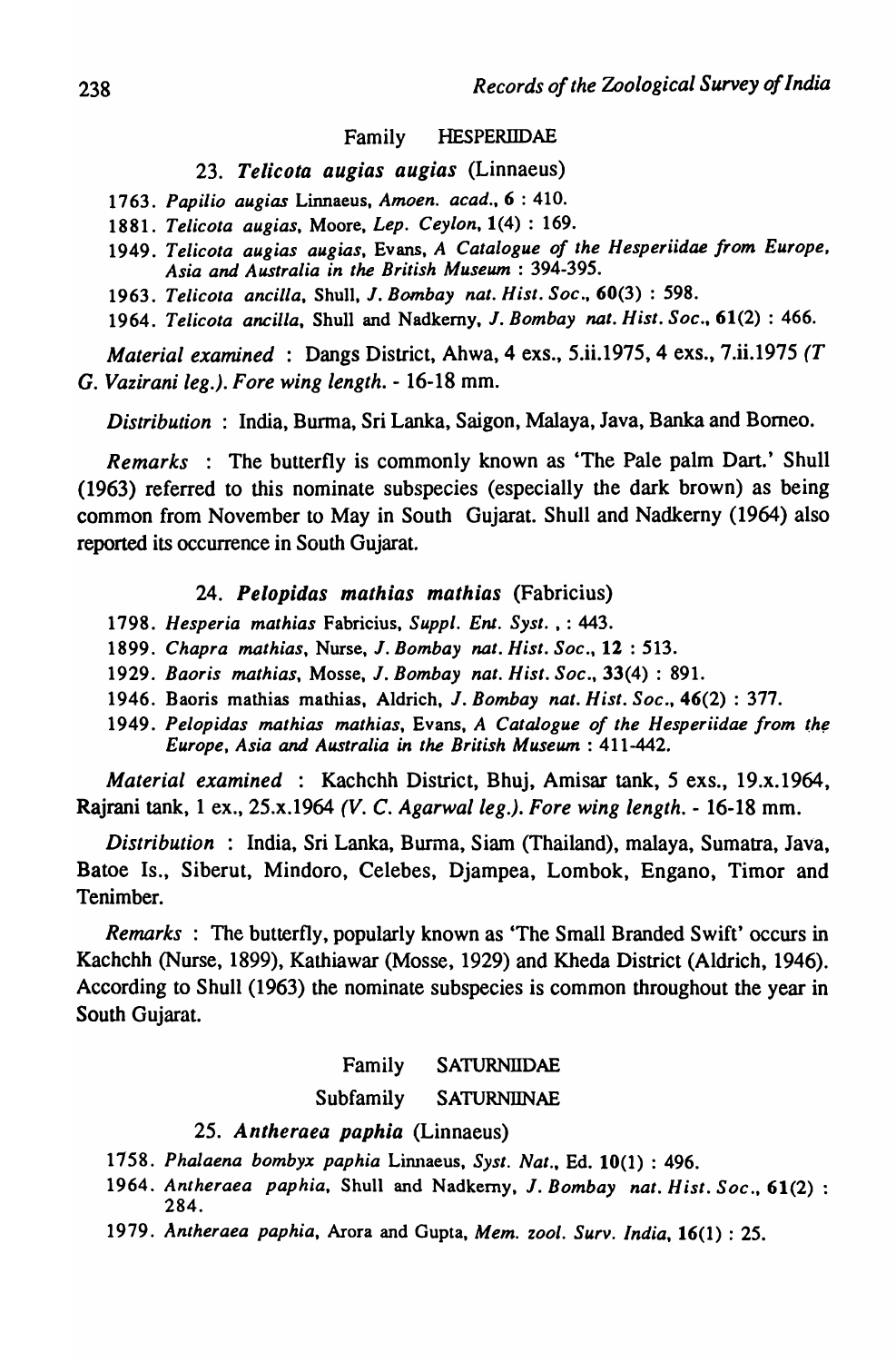*Material examined* : Dangs District, Ahwa, 2 exs. 8.ii.1964 *(T* G. *Vazirani leg.). Fore wing length.* - 62-70 mm.

*Distribution* : South China, India, Bangladesh, Nepal, Bhutan, Burma and Sri Lanka.

*Remarks* : The moth, popularly called 'The Indian Tasar Moth' , was recorded from Surat and Dangs Districts by Shull and Nadkerny (1964). The cocoon of this moth is a source of the economically important tasar silk.

# Family ARCTIIDAE

### *26. Creatonotus gangis* (Linnaeus)

1764. *Phalaena gangis* Linnaeus, *Amoen. Acad.,* 6 : 410.

1822. Creatonotus interrupta, Huebner, Verz. bekannt. Schmett : 170.

1892. *Creatonotus interruptus,* Hampson, *Fauna of British India (Moths),* 2 : 26.

1901. *Creatonotus gangis,* Hampson, *Cat. Lep. Phal. Brit. Mus.,* 3 : 333.

1914. *Creatonotus gangis,* Rothschild, In Seitz (1933) : *The Macrolepidoptera of the World,* 10 : 253.

*Material examined* : Sabar Kantha District, Himatnagar, Bema Village, 3 exs. 6.xi.1975 (R. N. *Bhargava leg.). Fore wing length.* - 20-22 mm.

*Distribution* : India, Burma, Sri Lanka to China and Australia.

*Remarks* : This species represents a new locality record from Sabar Kantha District in Gujarat State.

### Family NOCTUIDAE

# Subfamily AGROTINAE

# *27. Agrotis spinifera* (Huebner)

1826. *Noclua spinifera* Huebner, *Eur. Schmelt. Noct.,* : 83.

1894. *Agrotis biconica,* Hampson, *Fauna Brit. India, (Moths),* 2 : 182.

1903. *Euxoa spinifera,* Hampson, *Cat. Lep. Phal. Brit. Mus.,* 4 : 177.

1971. Agrotis spinifera, Kapur and Arora, *Rec. zool. Surv. India*, 65(1-4): 107.

*Material examined* : Rajkot District, Okha, Suraj Karari tank, 2 exs., 13.iii.1966 *(V.* C. *agarwalleg.). Fore wing length.* - 15 mm.

*Distribution* : Persia, India, Bhutan, Burma and Sri Lanka.

*Remarks* : This spccies is a new record for Rajkot District in Gujarat.

### Subfamily CATOCALINAE

### 28. Chalciope hyppasia (Cramer)

*1779. Phalaena (Noctua) hyppasia* Cnuner, *Pap. Exot.,* 3 : 250.

1894. *Trigonodes hyppasia.* Hampson. *Fauna of British India (Moths),2* : 527.

1899. *Trigonodes hyppasia,* Nurse, 1. *BOlnbay nat. Ilist. Soc.,* 12(3) : 514.

*1913. Chalciope hyppasia,* Hampson. *Cat. Lep. Phal. Brit. Mus.,* 13 : 27.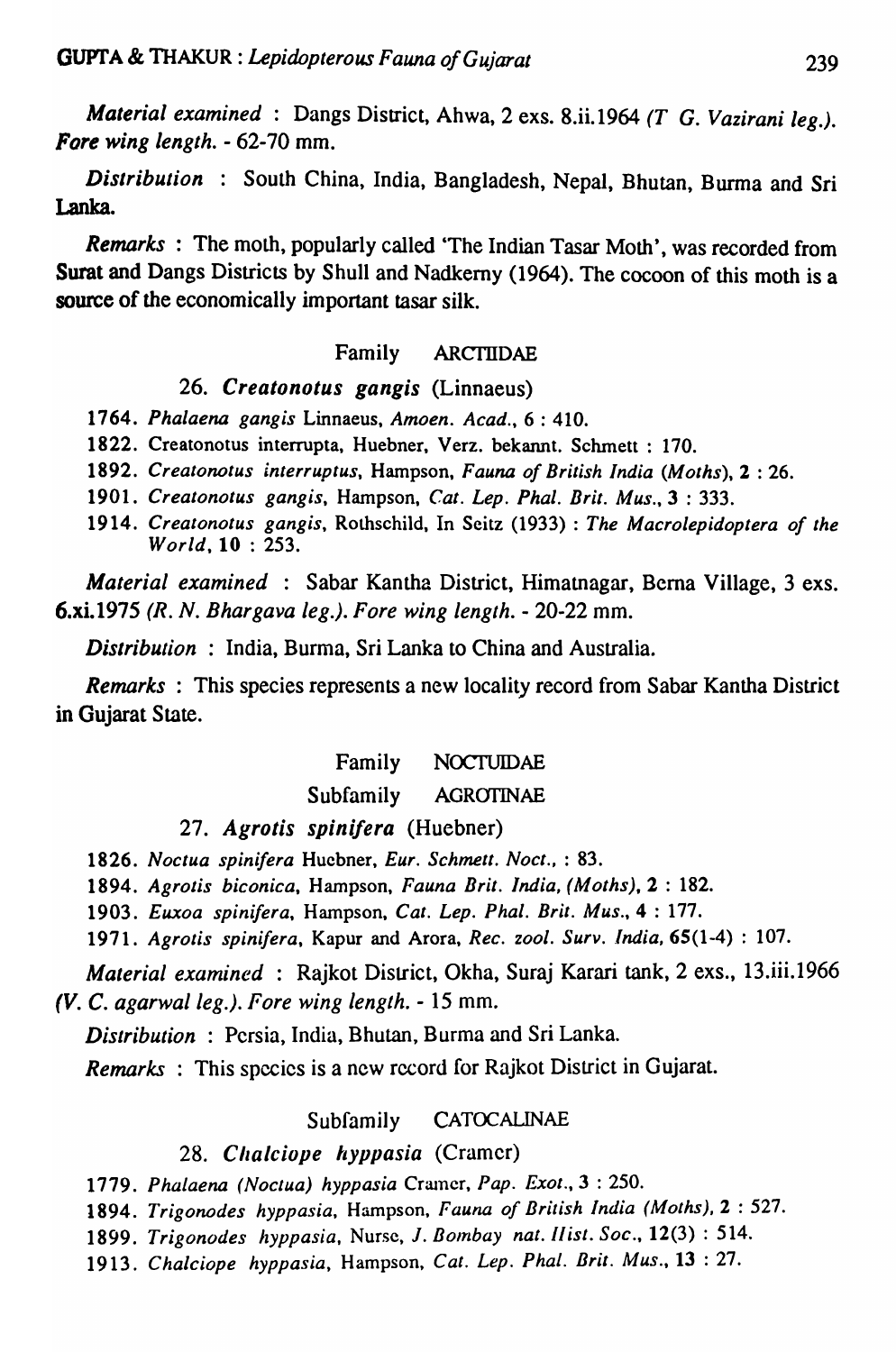*1964. Trigonodes hyppasia,* Shull and Nadkemy, J. *Bombay nal. Hisl. Soc .•* 61(2) : 292.

*Material examined* : Banas Kantha District, Palanpur (Oak bungalow), 8 exs., lI.x.1964 *(V.* C. *Agarwal leg.). Fore wing length.* - 23-25 mm.

*Distribution* : Africa, Mauritius, Aden, China, India, Burma, Sri Lanka, Java and Thailand.

*Remarks* : Shull and Nadkemy (1964) reported this species from Surat and Dangs Districts. It is a new record for Banas Kantha District.

# *29. Fodina stoia* Gucnee

*1852. Fodina stoia* Guenee, *Noet.,* 3 : 275. 1715.

*1894. Fodina siola,* Hampson, *Fauna of British India* (Moths), 2 : 530.

*Material examined* : Dangs District, Ahwa, 6 exs., 6.ii.1975 (T G. *Vazirani* leg.). *Fore wing length.* - 20-22 mm.

*Distribution* : India, Bhutan, Burma and Sri Lanka.

Remakrs : This species was recorded from Surat and Dangs Districts by Shull and Nadkemy (1964).

### Family PYRAUDAE

# *30. Diaphania laticostalis* (Gucnee)

1854. Nargarodes laticostalis Guenee, *Delt. & Pyral.*, : 303, no. 315,  $\sigma^2$ 

*1895. Glyphodes latieostalis,* Hampson, *Fauna of British India* (Moths), 4 : 346.

*1980. Diaphania latleostalls.* MandaI and Bhattacharya, *Ree. zool. Surv. India,* 77 : Table I, no. 61.

*Material examined* : Dangs District, Ahwa, 3 exs., 7.ii.1975 (T G. *Vazirani* leg.). *Fore wing length.* - 41-43 mm.

*Distribution* : India, Burma, Sri Lanka, Pula Laut; Sumbawa, Ceram and New Hebrides.

*Remarks:* This species is a new record from the Dangs District in Gujarat State.

### SUMMARY

The paper incorporates the account of thirty species and subspecies distributed over twenty six genera belonging to eleven families of Lepidoptera from Gujarat along with their common name, fore wing length and geographical distribution. Of these, eleven are new locality records from seven Districts of the Slate.

# ACKNOWLEDGEMENTS

The authors are grateful to the Director, Zoological Survey of India for providing